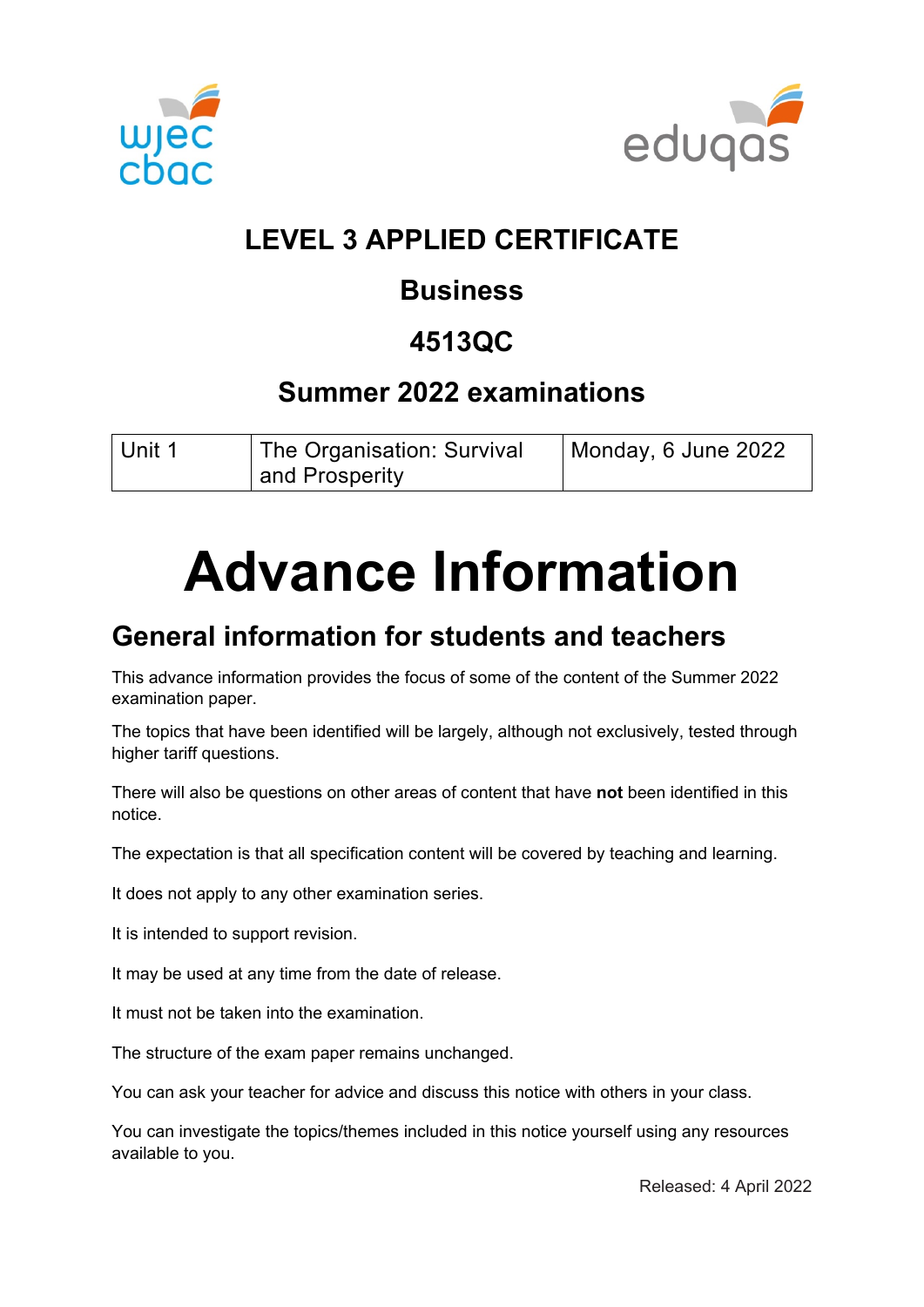# **Additional information for students and teachers**

This advance information covers Unit 1 only.

| <b>Learning Outcome</b>                                                                                 | <b>Assessment Criteria</b>                                                                                         | <b>Content (Amplification)</b>                                                                                      |
|---------------------------------------------------------------------------------------------------------|--------------------------------------------------------------------------------------------------------------------|---------------------------------------------------------------------------------------------------------------------|
| <b>LO1 Understand</b><br>the influences on<br>how organisations<br>function within their<br>environment | AC1.1 Describe and<br>distinguish between the<br>main sectors and<br>classifications of the UK<br>economy          | Legal status - sole traders,<br>partnerships, limited companies,<br>co-operatives, franchises, the<br>public sector |
|                                                                                                         | AC1.3 Explain the<br>relationship between an<br>organisation's ownership,<br>control and financing                 | Ownership, control and financing                                                                                    |
|                                                                                                         | AC1.4 Discuss the<br>importance and influence<br>of enterprise in<br>organisational contexts                       | Enterprise                                                                                                          |
|                                                                                                         | AC1.5 Analyse how the<br>activities of an<br>organisation are influenced<br>by its mission, aims and<br>objectives | Nature of and distinction between<br>mission statements, business aims<br>and business objectives.                  |
|                                                                                                         | AC1.7 Evaluate the<br>varying impacts on<br>organisations of their<br>external environment                         | Impact of external influences on<br>organisations and their responses<br>to them                                    |